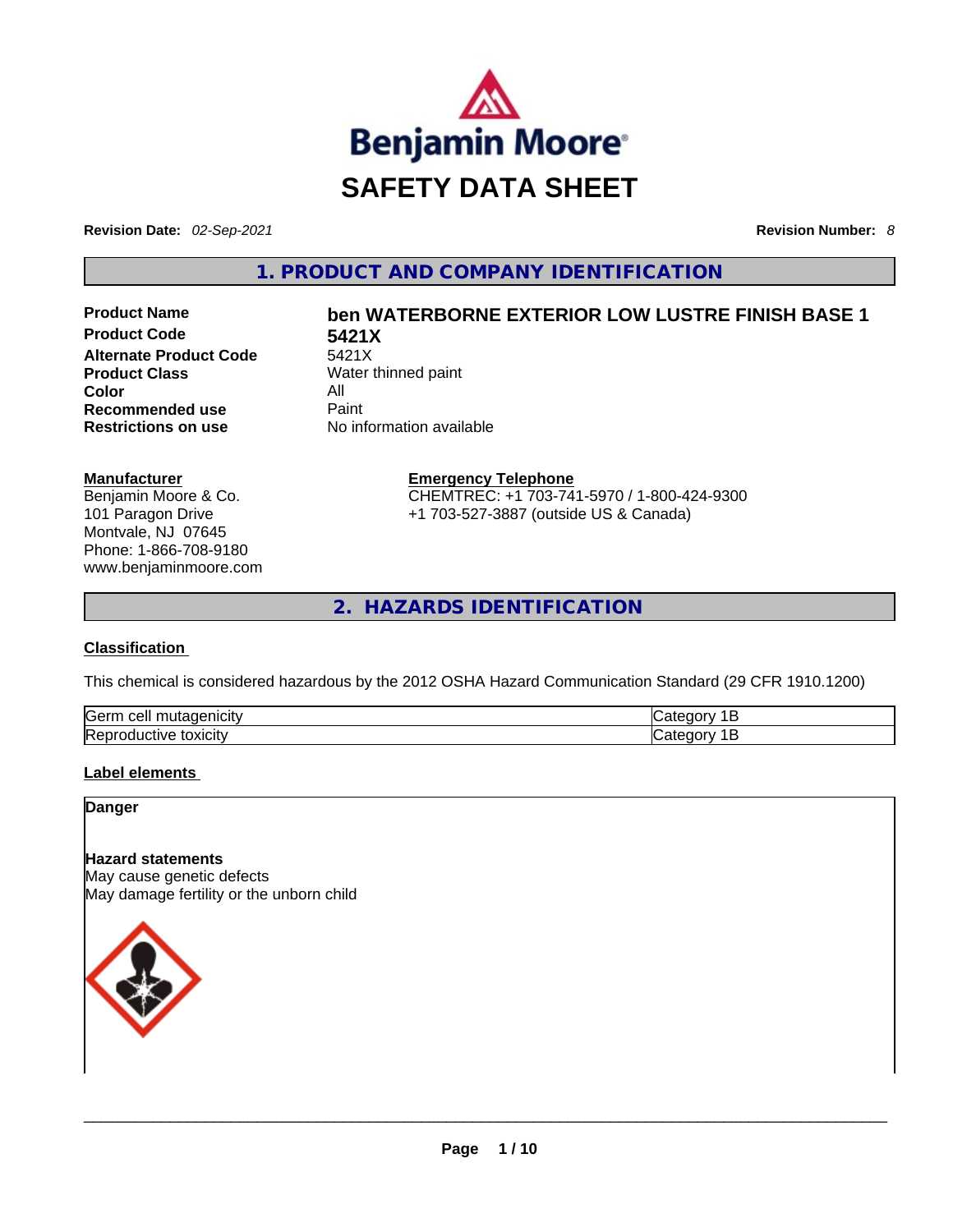# **Appearance** liquid **Odor 11** and **Odor 11** and **Odor 11** and **Odor 11** and **Odor** 11 and **Odor** 11 and **Odor** 11 and **Odor** 11 and **Odor** 11 and **Odor** 11 and **Odor** 11 and **Odor** 11 and **Odor** 11 and **Odor** 11 and **Odor**

# **Precautionary Statements - Prevention**

Obtain special instructions before use Do not handle until all safety precautions have been read and understood Use personal protective equipment as required

#### **Precautionary Statements - Response**

IF exposed or concerned: Get medical advice/attention

#### **Precautionary Statements - Storage** Store locked up

# **Precautionary Statements - Disposal** Dispose of contents/container to an approved waste disposal plant

#### **Hazards not otherwise classified (HNOC)**  Not applicable

# **Other information**

No information available

**WARNING:** This product contains isothiazolinone compounds at levels of <0.1%. These substances are biocides commonly found in most paints and a variety of personal care products as a preservative. Certain individuals may be sensitive or allergic to these substances, even at low levels.

# **3. COMPOSITION INFORMATION ON COMPONENTS**

| <b>Chemical name</b>                         | CAS No.    | Weight-%    |
|----------------------------------------------|------------|-------------|
| Titanium dioxide                             | 13463-67-7 | $15 - 20$   |
| Nepheline syenite                            | 37244-96-5 | $5 - 10$    |
| Kaolin                                       | 1332-58-7  | $-5$        |
| Zinc oxide                                   | 1314-13-2  | - 5         |
| Sodium C14-C16 olefin sulfonate              | 68439-57-6 | $0.1 - 0.5$ |
| Carbamic acid, 1H-benzimidazol-2-yl-, methyl | 10605-21-7 | $0.1 - 0.5$ |
| ester                                        |            |             |

# **4. FIRST AID MEASURES**

| <b>General Advice</b> | If symptoms persist, call a physician. Show this safety data sheet to the doctor in<br>attendance.       |
|-----------------------|----------------------------------------------------------------------------------------------------------|
| <b>Eye Contact</b>    | Rinse thoroughly with plenty of water for at least 15 minutes and consult a<br>physician.                |
| <b>Skin Contact</b>   | Wash off immediately with soap and plenty of water while removing all<br>contaminated clothes and shoes. |
| <b>Inhalation</b>     | Move to fresh air. If symptoms persist, call a physician.                                                |
| Ingestion             | Clean mouth with water and afterwards drink plenty of water. Consult a physician                         |
|                       |                                                                                                          |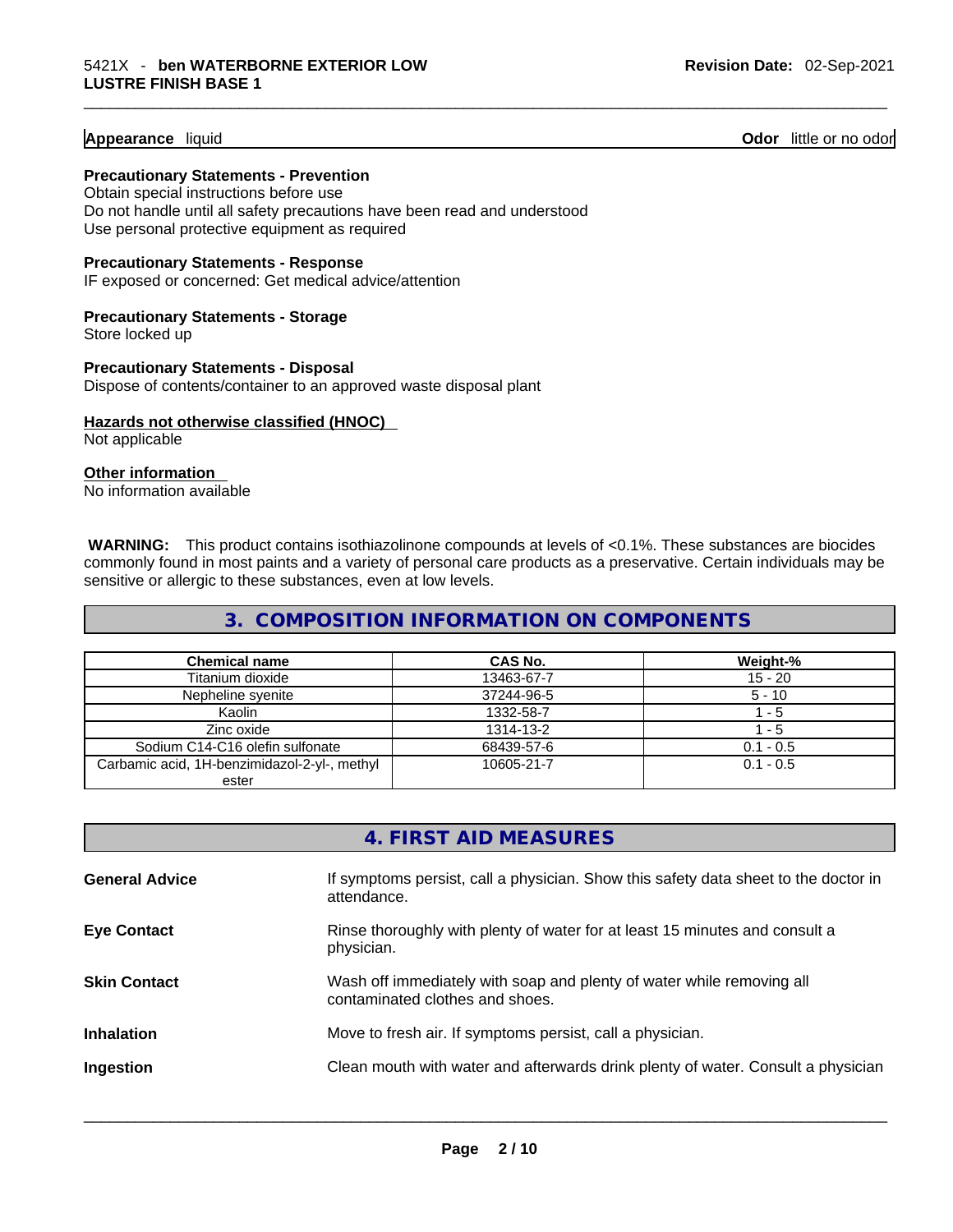|                                                                                  |                                                               | if necessary.                                         |                                                                                                                                              |  |                                                          |
|----------------------------------------------------------------------------------|---------------------------------------------------------------|-------------------------------------------------------|----------------------------------------------------------------------------------------------------------------------------------------------|--|----------------------------------------------------------|
| <b>Most Important</b><br><b>Symptoms/Effects</b>                                 |                                                               | None known.                                           |                                                                                                                                              |  |                                                          |
| <b>Notes To Physician</b>                                                        |                                                               | Treat symptomatically.                                |                                                                                                                                              |  |                                                          |
|                                                                                  |                                                               | 5. FIRE-FIGHTING MEASURES                             |                                                                                                                                              |  |                                                          |
|                                                                                  | <b>Suitable Extinguishing Media</b>                           |                                                       | circumstances and the surrounding environment.                                                                                               |  | Use extinguishing measures that are appropriate to local |
|                                                                                  |                                                               | Protective equipment and precautions for firefighters | As in any fire, wear self-contained breathing apparatus<br>pressure-demand, MSHA/NIOSH (approved or equivalent)<br>and full protective gear. |  |                                                          |
|                                                                                  | <b>Specific Hazards Arising From The Chemical</b>             |                                                       | Closed containers may rupture if exposed to fire or<br>extreme heat.                                                                         |  |                                                          |
|                                                                                  | <b>Sensitivity to mechanical impact</b>                       |                                                       | No.                                                                                                                                          |  |                                                          |
|                                                                                  | Sensitivity to static discharge                               |                                                       | No                                                                                                                                           |  |                                                          |
| <b>Flash Point Data</b><br>Flash point (°F)<br>Flash Point (°C)<br><b>Method</b> |                                                               |                                                       | Not applicable<br>Not applicable<br>Not applicable                                                                                           |  |                                                          |
| <b>Flammability Limits In Air</b>                                                |                                                               |                                                       |                                                                                                                                              |  |                                                          |
|                                                                                  | Lower flammability limit:<br><b>Upper flammability limit:</b> |                                                       | Not applicable<br>Not applicable                                                                                                             |  |                                                          |
| NFPA                                                                             | Health: 2                                                     | Flammability: 0                                       | Instability: 0                                                                                                                               |  | <b>Special: Not Applicable</b>                           |
| <b>NFPA Legend</b><br>0 - Not Hazardous<br>1 - Slightly<br>2 - Moderate          |                                                               |                                                       |                                                                                                                                              |  |                                                          |

- 3 High
- 4 Severe

*The ratings assigned are only suggested ratings, the contractor/employer has ultimate responsibilities for NFPA ratings where this system is used.* 

*Additional information regarding the NFPA rating system is available from the National Fire Protection Agency (NFPA) at www.nfpa.org.* 

# **6. ACCIDENTAL RELEASE MEASURES**

| <b>Personal Precautions</b>      | Avoid contact with skin, eyes and clothing. Ensure adequate ventilation. |
|----------------------------------|--------------------------------------------------------------------------|
| <b>Other Information</b>         | Prevent further leakage or spillage if safe to do so.                    |
| <b>Environmental precautions</b> | See Section 12 for additional Ecological Information.                    |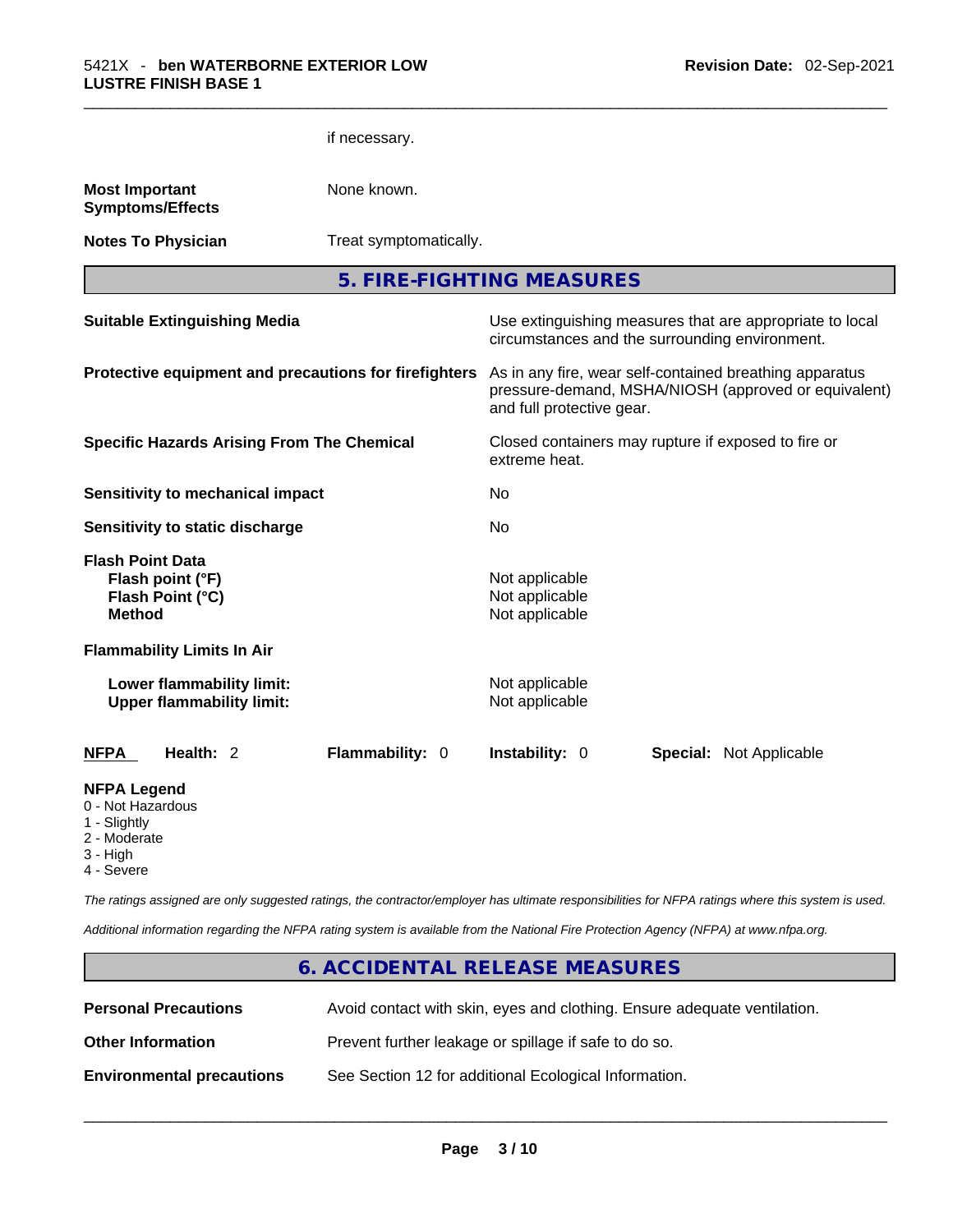| <b>Methods for Cleaning Up</b> | Soak up with inert absorbent material. Sweep up and shovel into suitable<br>containers for disposal.                                                                             |
|--------------------------------|----------------------------------------------------------------------------------------------------------------------------------------------------------------------------------|
|                                | 7. HANDLING AND STORAGE                                                                                                                                                          |
| <b>Handling</b>                | Avoid contact with skin, eyes and clothing. Avoid breathing vapors, spray mists or<br>sanding dust. In case of insufficient ventilation, wear suitable respiratory<br>equipment. |
| <b>Storage</b>                 | Keep container tightly closed. Keep out of the reach of children.                                                                                                                |
| <b>Incompatible Materials</b>  | No information available                                                                                                                                                         |
|                                |                                                                                                                                                                                  |

# **8. EXPOSURE CONTROLS/PERSONAL PROTECTION**

# **Exposure Limits**

| <b>Chemical name</b> | <b>ACGIH TLV</b>                                  | <b>OSHA PEL</b>            |
|----------------------|---------------------------------------------------|----------------------------|
| Titanium dioxide     | TWA: $10 \text{ mg/m}^3$                          | 15 mg/m $3$ - TWA          |
| Kaolin               | TWA: 2 mg/m <sup>3</sup> particulate matter       | 15 mg/m <sup>3</sup> - TWA |
|                      | containing no asbestos and <1%                    | $5 \text{ mg/m}^3$ - TWA   |
|                      | crystalline silica, respirable particulate        |                            |
|                      | matter                                            |                            |
| Zinc oxide           | STEL: 10 mg/m <sup>3</sup> respirable particulate | $5 \text{ mg/m}^3$ - TWA   |
|                      | matter                                            | 15 mg/m <sup>3</sup> - TWA |
|                      | TWA: 2 mg/m <sup>3</sup> respirable particulate   |                            |
|                      | matter                                            |                            |

#### **Legend**

ACGIH - American Conference of Governmental Industrial Hygienists Exposure Limits OSHA - Occupational Safety & Health Administration Exposure Limits N/E - Not Established

**Engineering Measures** Ensure adequate ventilation, especially in confined areas.

#### **Personal Protective Equipment**

| <b>Eye/Face Protection</b>    | Safety glasses with side-shields.                                                                                                                                                                                                                                                                                                                                   |
|-------------------------------|---------------------------------------------------------------------------------------------------------------------------------------------------------------------------------------------------------------------------------------------------------------------------------------------------------------------------------------------------------------------|
| <b>Skin Protection</b>        | Protective gloves and impervious clothing.                                                                                                                                                                                                                                                                                                                          |
| <b>Respiratory Protection</b> | Use only with adequate ventilation. In operations where exposure limits are<br>exceeded, use a NIOSH approved respirator that has been selected by a<br>technically qualified person for the specific work conditions. When spraying the<br>product or applying in confined areas, wear a NIOSH approved respirator<br>specified for paint spray or organic vapors. |
| <b>Hygiene Measures</b>       | Avoid contact with skin, eyes and clothing. Remove and wash contaminated                                                                                                                                                                                                                                                                                            |
|                               | clothing before re-use. Wash thoroughly after handling.                                                                                                                                                                                                                                                                                                             |

# **9. PHYSICAL AND CHEMICAL PROPERTIES**

**Appearance** liquid **Odor** little or no odor

**Odor Threshold** No information available \_\_\_\_\_\_\_\_\_\_\_\_\_\_\_\_\_\_\_\_\_\_\_\_\_\_\_\_\_\_\_\_\_\_\_\_\_\_\_\_\_\_\_\_\_\_\_\_\_\_\_\_\_\_\_\_\_\_\_\_\_\_\_\_\_\_\_\_\_\_\_\_\_\_\_\_\_\_\_\_\_\_\_\_\_\_\_\_\_\_\_\_\_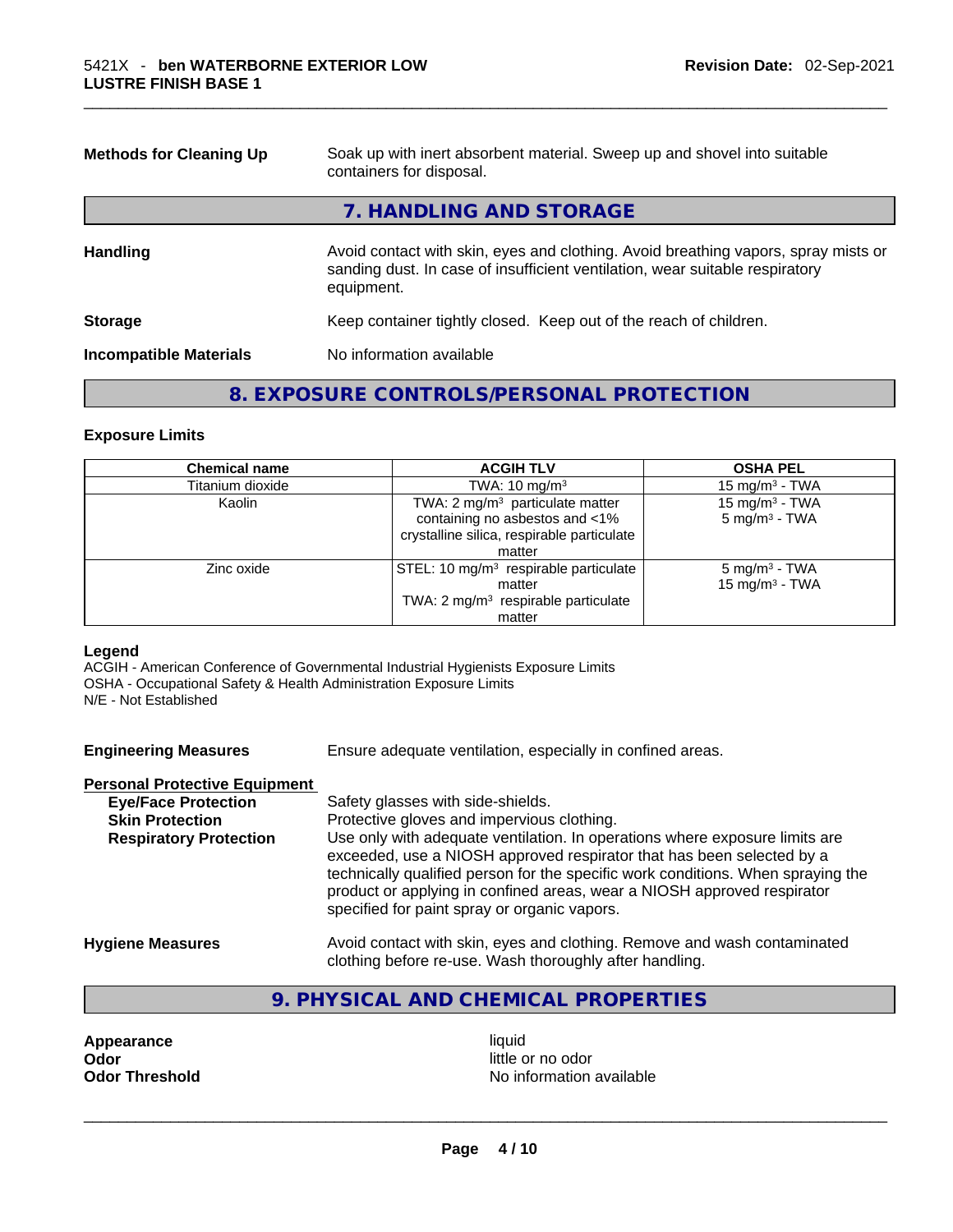**Density (lbs/gal)** 10.5 - 10.9 **Specific Gravity** 1.25 - 1.30 **pH** No information available **Viscosity (cps) No information available No information available Solubility(ies)** No information available **Water solubility No information available No information available Evaporation Rate Note 2008 No information available Vapor pressure and areas in the contract of the Vapor density of the Vapor density of the Vapor density of the V**<br> **No information available Wt. % Solids** 40 - 50 **Vol. % Solids** 30 - 40 **Wt. % Volatiles Vol. % Volatiles** 60 - 70 **VOC Regulatory Limit (g/L)** < 50 **Boiling Point (°F)** 212 **Boiling Point (°C)** 100 **Freezing point (°F)** 32 **Freezing Point (°C)** 0 **Flash point (°F)** Not applicable **Flash Point (°C)** Not applicable **Method** Not applicable **Flammability (solid, gas)** Not applicable **Upper flammability limit:**<br> **Lower flammability limit:** Not applicable Not applicable **Lower flammability limit: Autoignition Temperature (°F)** No information available **Autoignition Temperature (°C)** No information available **Decomposition Temperature (°F)** No information available **Decomposition Temperature (°C)** No information available **Partition coefficient Contract Community No information available** 

**No information available** 

# **10. STABILITY AND REACTIVITY**

**Reactivity Not Applicable Not Applicable Chemical Stability** Stable under normal conditions. **Conditions to avoid Prevent from freezing. Incompatible Materials No materials** No materials to be especially mentioned. **Hazardous Decomposition Products** None under normal use. **Possibility of hazardous reactions** None under normal conditions of use.

**11. TOXICOLOGICAL INFORMATION** 

# **Product Information**

# **Information on likely routes of exposure**

**Principal Routes of Exposure** Eye contact, skin contact and inhalation. \_\_\_\_\_\_\_\_\_\_\_\_\_\_\_\_\_\_\_\_\_\_\_\_\_\_\_\_\_\_\_\_\_\_\_\_\_\_\_\_\_\_\_\_\_\_\_\_\_\_\_\_\_\_\_\_\_\_\_\_\_\_\_\_\_\_\_\_\_\_\_\_\_\_\_\_\_\_\_\_\_\_\_\_\_\_\_\_\_\_\_\_\_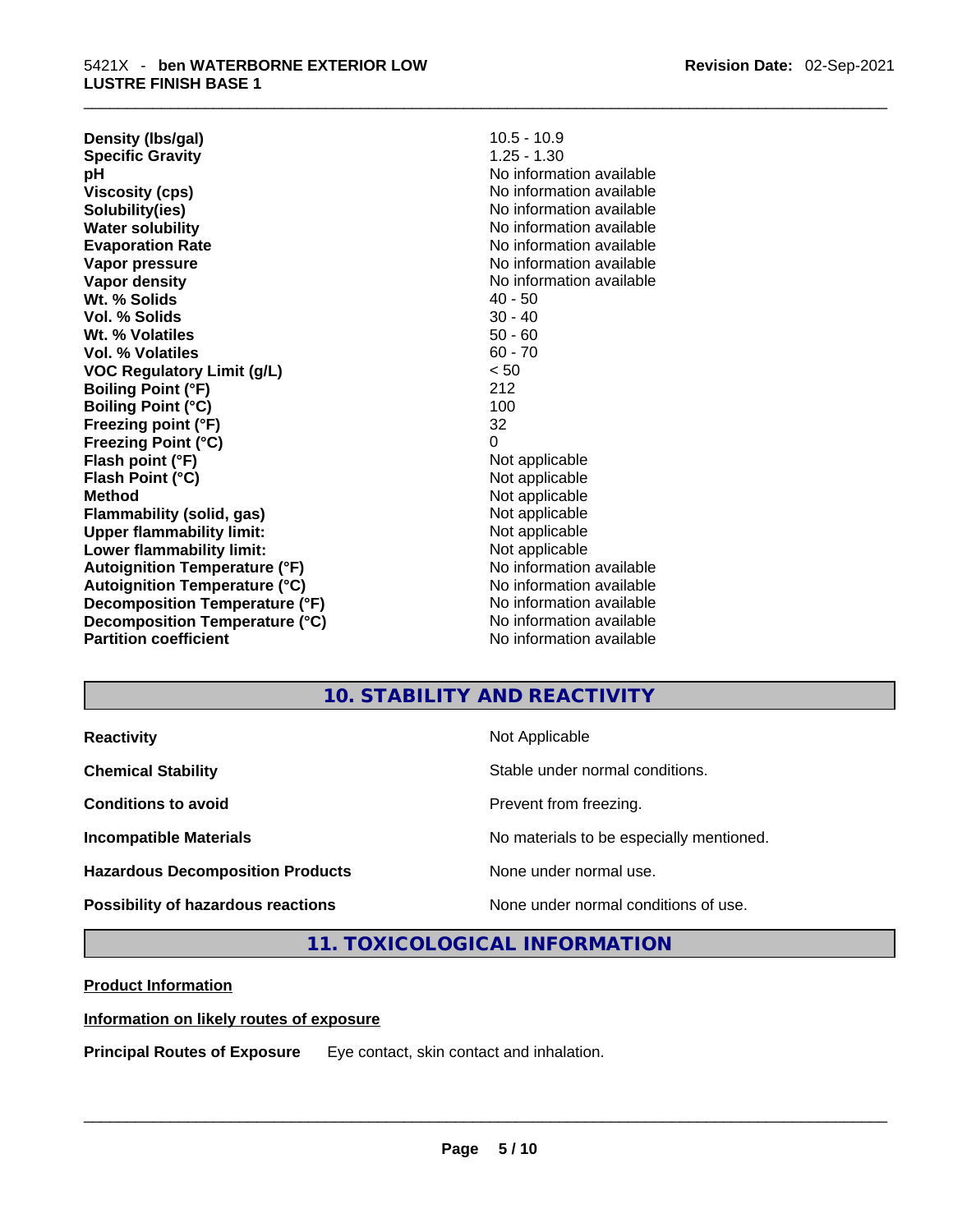| <b>Acute Toxicity</b>           |                                                                                                                 |
|---------------------------------|-----------------------------------------------------------------------------------------------------------------|
| <b>Product Information</b>      | No information available                                                                                        |
|                                 | Symptoms related to the physical, chemical and toxicological characteristics                                    |
| <b>Symptoms</b>                 | No information available                                                                                        |
|                                 | Delayed and immediate effects as well as chronic effects from short and long-term exposure                      |
| Eye contact                     | May cause slight irritation.                                                                                    |
| <b>Skin contact</b>             | Substance may cause slight skin irritation. Prolonged or repeated contact may dry<br>skin and cause irritation. |
| <b>Inhalation</b>               | May cause irritation of respiratory tract.                                                                      |
| Ingestion                       | Ingestion may cause gastrointestinal irritation, nausea, vomiting and diarrhea.                                 |
| <b>Sensitization</b>            | No information available                                                                                        |
| <b>Neurological Effects</b>     | No information available.                                                                                       |
| <b>Mutagenic Effects</b>        | Suspected of causing genetic defects.                                                                           |
| <b>Reproductive Effects</b>     | May damage fertility or the unborn child.                                                                       |
| <b>Developmental Effects</b>    | No information available.                                                                                       |
| <b>Target organ effects</b>     | No information available.                                                                                       |
| <b>STOT - single exposure</b>   | No information available.                                                                                       |
| <b>STOT - repeated exposure</b> | No information available.                                                                                       |
| Other adverse effects           | No information available.                                                                                       |
| <b>Aspiration Hazard</b>        | No information available                                                                                        |

# **Numerical measures of toxicity**

**The following values are calculated based on chapter 3.1 of the GHS document**

**ATEmix (oral)** 46022 mg/kg

# **Component Information**

| Chemical name                       | Oral LD50             | Dermal LD50              | <b>Inhalation LC50</b>   |
|-------------------------------------|-----------------------|--------------------------|--------------------------|
| Titanium dioxide                    | $> 10000$ mg/kg (Rat) |                          |                          |
| 13463-67-7                          |                       |                          |                          |
| Kaolin                              | $>$ 5000 mg/kg (Rat)  | $>$ 5000 mg/kg (Rat)     |                          |
| 1332-58-7                           |                       |                          |                          |
| Zinc oxide                          | $>$ 5000 mg/kg (Rat)  |                          |                          |
| 1314-13-2                           |                       |                          |                          |
| Sodium C14-C16 olefin sulfonate     | $= 2220$ mg/kg (Rat)  | $> 740$ mg/kg (Rabbit)   | $\overline{\phantom{a}}$ |
| 68439-57-6                          |                       |                          |                          |
| Carbamic acid,                      | $>$ 5050 mg/kg (Rat)  | $> 10000$ mg/kg (Rabbit) |                          |
| 1H-benzimidazol-2-yl-, methyl ester |                       |                          |                          |
| 10605-21-7                          |                       |                          |                          |

# **Chronic Toxicity**

#### **Carcinogenicity**

*The information below indicates whether each agency has listed any ingredient as a carcinogen:.* 

| <b>Chemical name</b> | <b>IARC</b>         | <b>NTP</b> | <b>OSHA</b> |
|----------------------|---------------------|------------|-------------|
|                      | 2B - Possible Human |            | Listed      |
| Titanium dioxide     | Carcinogen          |            |             |
|                      |                     |            |             |
|                      |                     |            |             |
|                      |                     |            |             |
|                      |                     |            |             |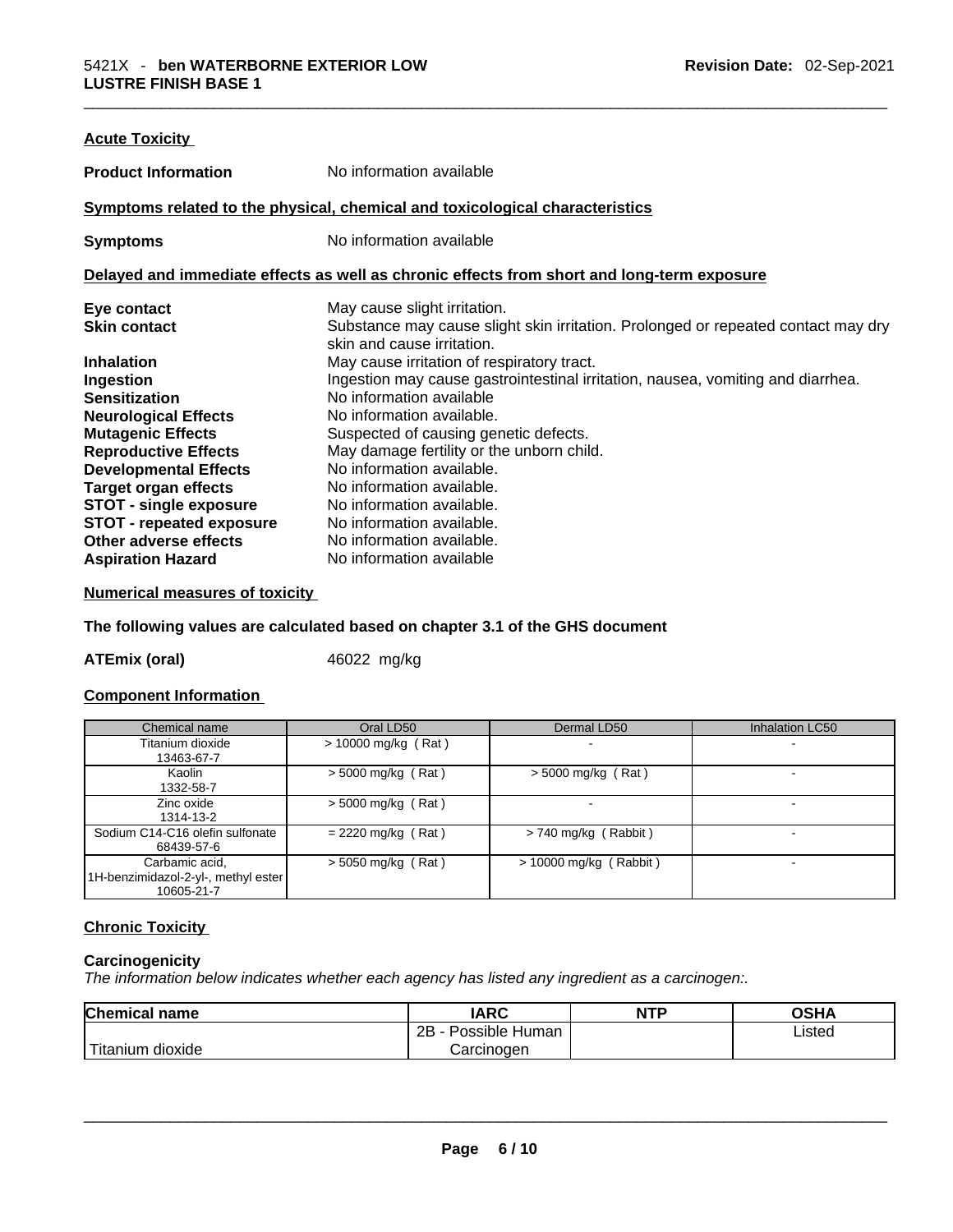• Although IARC has classified titanium dioxide as possibly carcinogenic to humans (2B), their summary concludes: "No significant exposure to titanium dioxide is thought to occur during the use of products in which titanium dioxide is bound to other materials, such as paint."

# **Legend**

IARC - International Agency for Research on Cancer NTP - National Toxicity Program OSHA - Occupational Safety & Health Administration

**12. ECOLOGICAL INFORMATION** 

# **Ecotoxicity Effects**

The environmental impact of this product has not been fully investigated.

# **Product Information**

# **Acute Toxicity to Fish**

No information available

# **Acute Toxicity to Aquatic Invertebrates**

No information available

# **Acute Toxicity to Aquatic Plants**

No information available

# **Persistence / Degradability**

No information available.

# **Bioaccumulation**

There is no data for this product.

# **Mobility in Environmental Media**

No information available.

# **Ozone**

No information available

# **Component Information**

# **Acute Toxicity to Fish**

Titanium dioxide  $LC50:$  > 1000 mg/L (Fathead Minnow - 96 hr.) Carbamic acid, 1H-benzimidazol-2-yl-, methyl ester LC50: 1.5 mg/L (Rainbow Trout - 96 hr.)

# **Acute Toxicity to Aquatic Invertebrates**

Carbamic acid, 1H-benzimidazol-2-yl-, methyl ester LC50: 0.22 mg/L (water flea - 48 hr.)

# **Acute Toxicity to Aquatic Plants**

No information available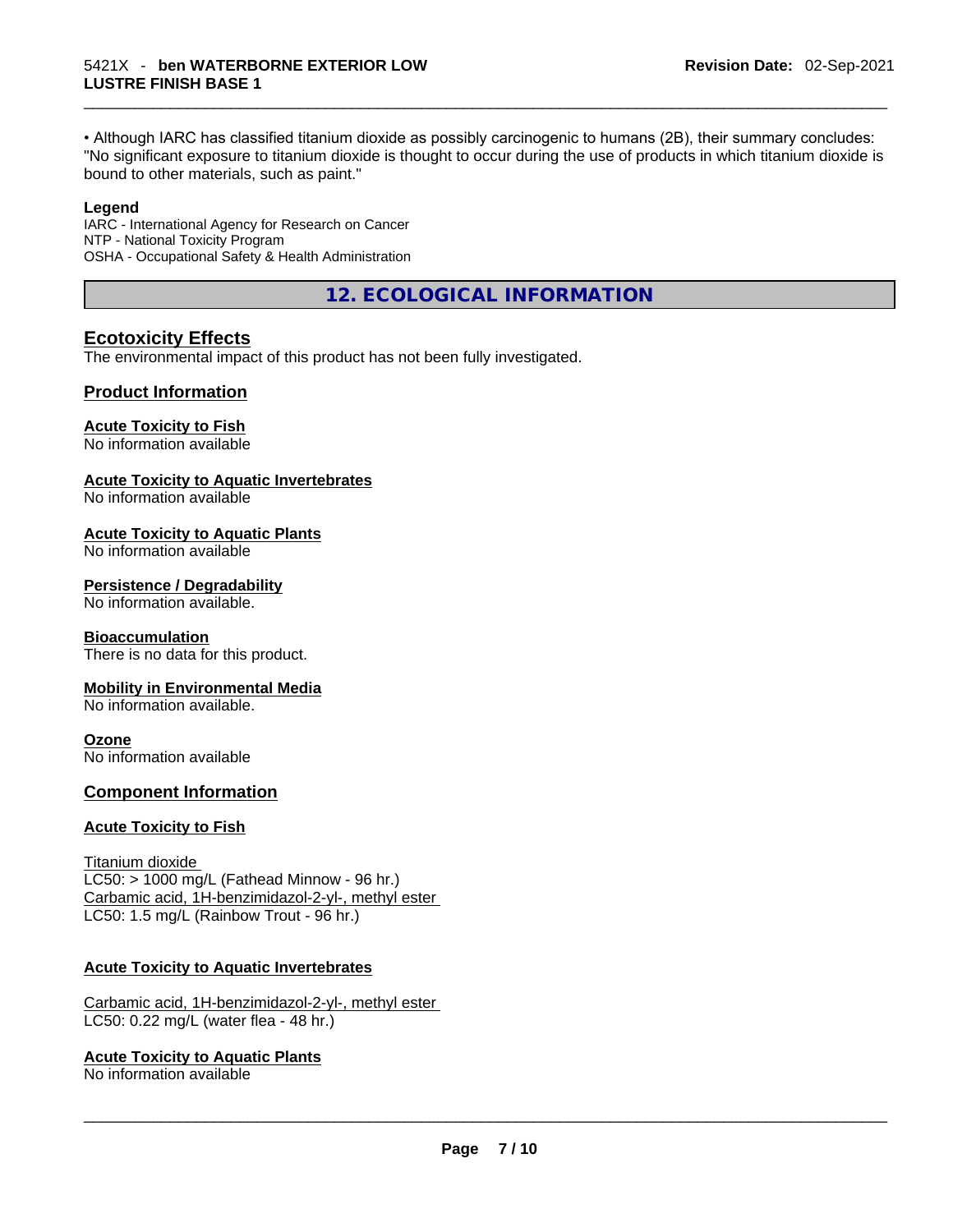| 13. DISPOSAL CONSIDERATIONS                                                                                                                                                                                                                               |
|-----------------------------------------------------------------------------------------------------------------------------------------------------------------------------------------------------------------------------------------------------------|
| Dispose of in accordance with federal, state, and local regulations. Local<br><b>Waste Disposal Method</b><br>requirements may vary, consult your sanitation department or state-designated<br>environmental protection agency for more disposal options. |
| 14. TRANSPORT INFORMATION                                                                                                                                                                                                                                 |
| <b>DOT</b><br>Not regulated                                                                                                                                                                                                                               |
| <b>ICAO/IATA</b><br>Not regulated                                                                                                                                                                                                                         |
| Not regulated<br>IMDG / IMO                                                                                                                                                                                                                               |
| <b>15. REGULATORY INFORMATION</b>                                                                                                                                                                                                                         |
| <b>International Inventories</b>                                                                                                                                                                                                                          |

| <b>TSCA: United States</b> | Yes - All components are listed or exempt. |
|----------------------------|--------------------------------------------|
| <b>DSL: Canada</b>         | Yes - All components are listed or exempt. |

# **Federal Regulations**

| SARA 311/312 hazardous categorization |     |  |
|---------------------------------------|-----|--|
| Acute health hazard                   | Nο  |  |
| Chronic Health Hazard                 | Yes |  |
| Fire hazard                           | No  |  |
| Sudden release of pressure hazard     | No  |  |
| Reactive Hazard                       | No  |  |
|                                       |     |  |

# **SARA 313**

Section 313 of Title III of the Superfund Amendments and Reauthorization Act of 1986 (SARA). This product contains a chemical or chemicals which are subject to the reporting requirements of the Act and Title 40 of the Code of Federal Regulations, Part 372:

| <b>Chemical name</b> | CAS No.   | Weight-% | <b>CERCLA/SARA 313</b>     |
|----------------------|-----------|----------|----------------------------|
|                      |           |          | (de minimis concentration) |
| Zinc oxide           | 1314-13-2 |          |                            |

# **Clean Air Act,Section 112 Hazardous Air Pollutants (HAPs) (see 40 CFR 61)** This product contains the following HAPs:

*None*

# **US State Regulations**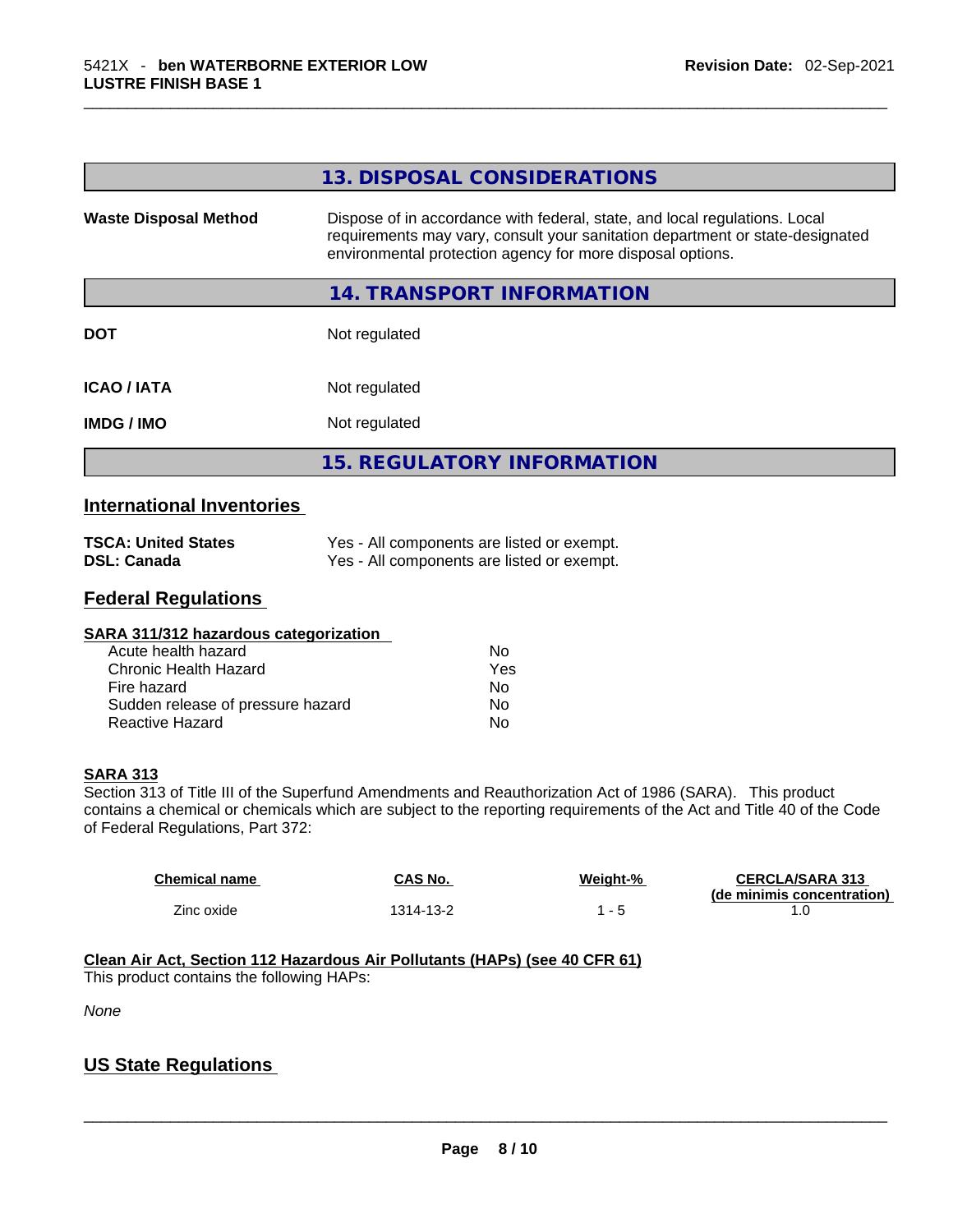# **California Proposition 65**

**A** WARNING: Cancer and Reproductive Harm– www.P65warnings.ca.gov

# **State Right-to-Know**

| <b>Chemical name</b>                  | <b>Massachusetts</b> | <b>New Jersey</b> | Pennsvlvania |
|---------------------------------------|----------------------|-------------------|--------------|
| Titanium dioxide                      |                      |                   |              |
| Kaolin                                |                      |                   |              |
| Zinc oxide                            |                      |                   |              |
| Carbamic acid, 1H-benzimidazol-2-yl-, |                      |                   |              |
| methyl ester                          |                      |                   |              |

#### **Legend**

X - Listed

# **16. OTHER INFORMATION**

| HMIS -<br>Health: 2*<br><b>Flammability: 0</b><br><b>Reactivity: 0 PPE: -</b> |  |
|-------------------------------------------------------------------------------|--|
|-------------------------------------------------------------------------------|--|

# **HMIS Legend**

- 0 Minimal Hazard
- 1 Slight Hazard
- 2 Moderate Hazard
- 3 Serious Hazard
- 4 Severe Hazard
- \* Chronic Hazard
- X Consult your supervisor or S.O.P. for "Special" handling instructions.

Note: The PPE rating has intentionally been left blank. Choose appropriate PPE that will protect employees from the hazards the material will *present under the actual normal conditions of use.* 

*Caution: HMISÒ ratings are based on a 0-4 rating scale, with 0 representing minimal hazards or risks, and 4 representing significant hazards or risks. Although HMISÒ ratings are not required on MSDSs under 29 CFR 1910.1200, the preparer, has chosen to provide them. HMISÒ ratings are to be used only in conjunction with a fully implemented HMISÒ program by workers who have received appropriate HMISÒ training. HMISÒ is a registered trade and service mark of the NPCA. HMISÒ materials may be purchased exclusively from J. J. Keller (800) 327-6868.* 

 **WARNING!** If you scrape, sand, or remove old paint, you may release lead dust. LEAD IS TOXIC. EXPOSURE TO LEAD DUST CAN CAUSE SERIOUS ILLNESS, SUCH AS BRAIN DAMAGE, ESPECIALLY IN CHILDREN. PREGNANT WOMEN SHOULD ALSO AVOID EXPOSURE.Wear a NIOSH approved respirator to control lead exposure. Clean up carefully with a HEPA vacuum and a wet mop. Before you start, find out how to protect yourself and your family by contacting the National Lead Information Hotline at 1-800-424-LEAD or log on to www.epa.gov/lead.

| <b>Prepared By</b>  | <b>Product Stewardship Department</b><br>Benjamin Moore & Co.<br>101 Paragon Drive<br>Montvale, NJ 07645<br>800-225-5554 |
|---------------------|--------------------------------------------------------------------------------------------------------------------------|
| <b>Issuing Date</b> | 02-Sep-2021                                                                                                              |